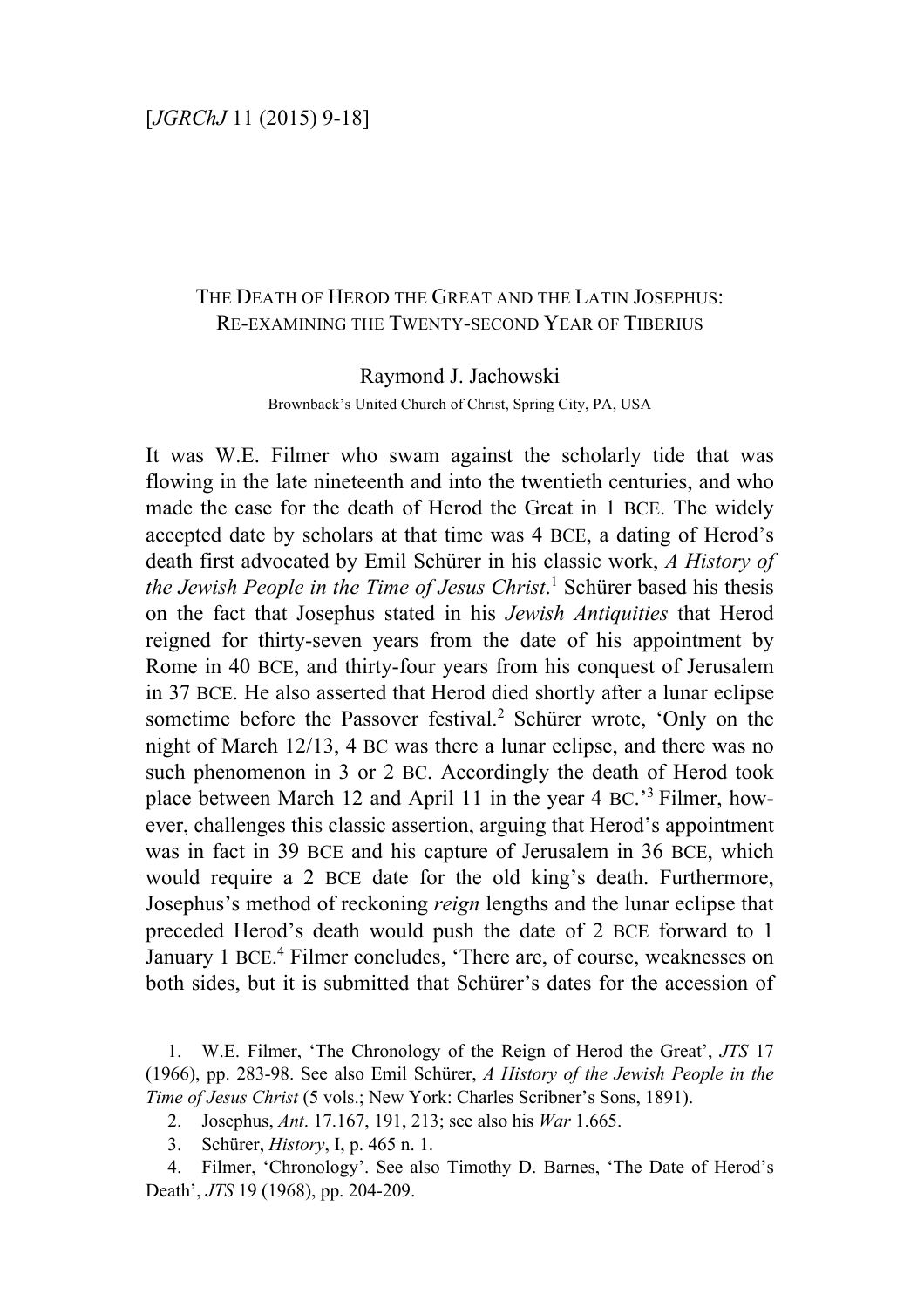Herod in 40 or 37 BC cannot be upheld, and since it is impossible to accept parts of both chronologies, the entirety of the chronologies must be rejected. If, as seems likely, Herod's accession was one year later, this would lead to the conclusion that he died in January, 1 BC.<sup>'5</sup> Timothy Barnes soundly refuted Filmer's argument in 1969.6 But one last piece of evidence that could not be easily put to rest remains in Filmer's favor.

According to Josephus in his *Antiquities*, Herod's successor in Iturea, Philip, died in the twentieth year of emperor Tiberius after reigning as tetrarch for thirty-seven years.7 This would make Philip the Tetrarch's death to be sometime in 34 CE, since his reign would have started in 4 BCE after the death of his father, Herod the Great. But Filmer suggests that this reading of the Greek in Josephus was an error: 'It seems that a figure has been dropped, and that the text should probably read the 22nd year of Tiberius'.8 Filmer surmises that, if Philip died in the twenty-second year of the Emperor's reign or 36 CE, he would have begun his reign in 1 BCE. Filmer finds support for this proposed reading of Josephus from a critical text: the Latin translation of Josephus made at the behest of Cassiodorus, which originally dates from the sixth century.9 Filmer writes, 'F. Riess quotes the Franciscan Molkenbuhr as saying that he had seen early copies of Josephus, one a Parisian copy dated 1517 and another a Venetian copy dated 1481, in which the text reads "the 22nd year of Tiberius"'. Filmer says that, if this could be verified, 'it would not only clear up a difficult passage in Josephus, but make it difficult to argue from the text that Herod died in 4 BC'.<sup>10</sup>

Florian Riess, in his book, *The Birth Year of Christ: A Chronological Attempt with a Synchronism over the Abundance of the Times*, published in 1880, has indeed supported Filmer's thesis, which argues that Herod died in 1 BCE.<sup>11</sup> In fact, the scholar Joseph Justus Scaliger, who, in the 1629 edition of his *Study on the Improvement of Time*, concluded

- 5. Filmer, 'Chronology', p. 298.
- 6. See Barnes, 'Date of Herod's Death'.
- 7. Josephus, *Ant*. 18.106.
- 8. Filmer, 'Chronology', p. 298
- 9. Barnes, 'Date of Herod's Death', p. 205.
- 10. Filmer, 'Chronology', p. 298.

11. Florian Riess, *Das Geburtsjahr Christi: Ein chronologischer Versuch mit einem Synchronismus über die Fülle der Zeiten und zwölf mathematischen Beilagen* (Freiburg: Herder, 1880), p. 54.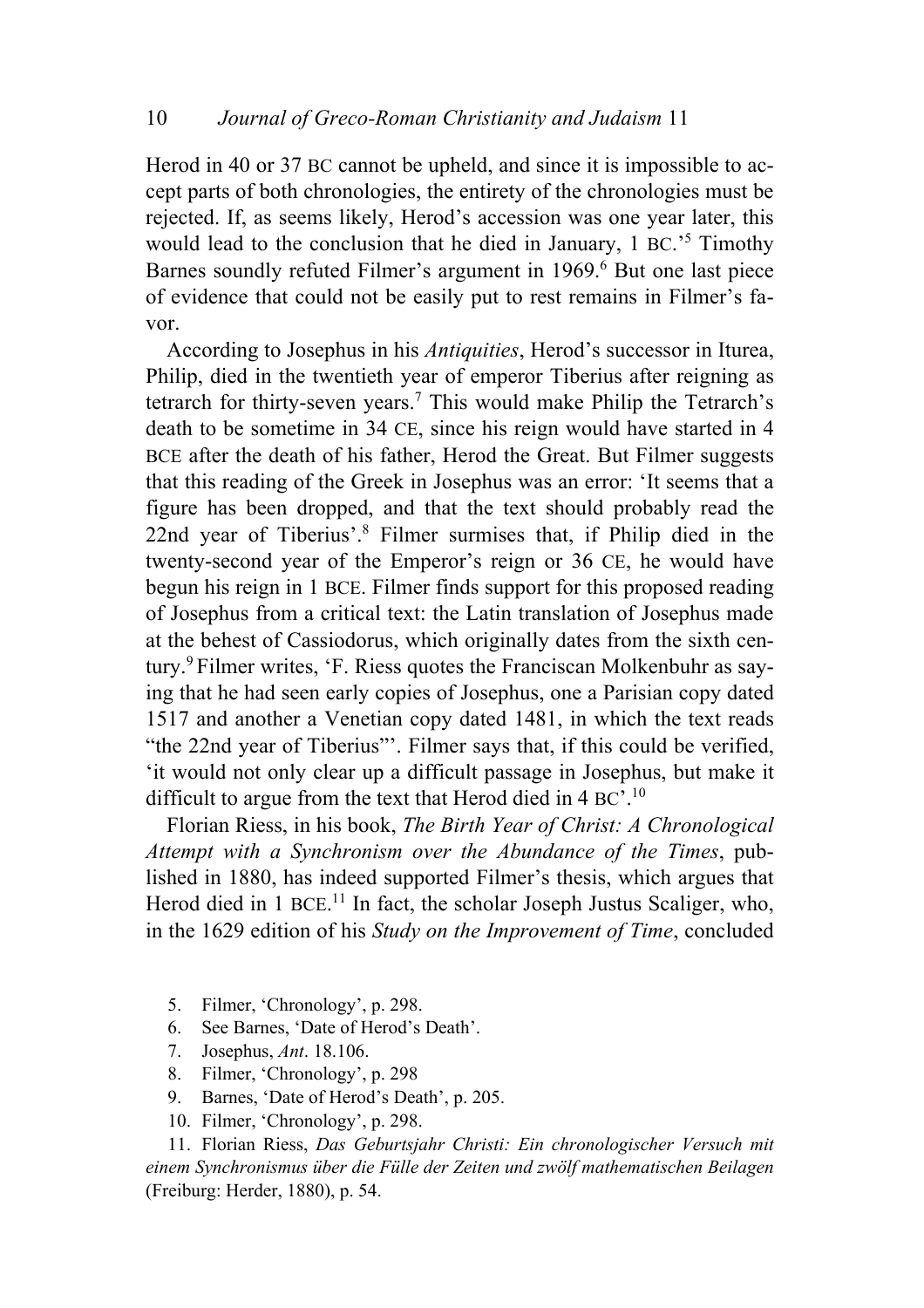that Herod died in 1 BCE, already argued this thesis nearly three hundred years ago. Scaliger quoted the supposed Rufinus's (but actually Cassiodorus's) Latin version of Josephus, which reads that Philip the Tetrarch died in the *vicesimo secundo anno, imperante Tiberio* reign ('the twenty-second year of Tiberius's reign'). <sup>12</sup> In a 1996 paper presented to the Society of Biblical Literature, David W. Beyer reports his findings from rummaging through the crumbling collections in the British Library and the Library of Congress that not only both the 1481 and 1517 copies of the Latin *Antiquities* support the later date reading, but that also thirty-one other editions dating to the twelfth century and printed editions dating prior to 1544 all read, 'the twenty-second year of Tiberius'.13

Moreover, Beyer presents strong evidence and argues that it was only in 1544, with the printing of a Greek text of the *Antiquities* in Basel, that the year of Philip's death was changed to 'the twentieth year of Tiberius' due to an error in printing. Beyer writes, 'Unfortunately, this Greek edition was destined to become the universally accepted standard by the highest echelons of the scholastic world even though its chronology of Philip and Herod was divergent to all previously recorded histories'.<sup>14</sup>

Beyer is half right in that William Whiston indeed based his classic English translation of Josephus's *Antiquities* on the 1544 Basel Greek edition, and this work did have a direct impact on the scholarly world for generations. <sup>15</sup> Nevertheless, Benedict Niese's 1887 work, which is in Greek, was the one that served as the basis for modern scholarship, especially with the continuing publication of Josephus's works in the Loeb Classical Library through the 1960s. And for this Greek edition of Book XVIII, Niese used much earlier manuscripts, those that were even earlier than the 1544 Basel Greek edition, which include the 1354

12. Joseph Scaliger, *Opus de emendatione temporum* (Geneva: Roverian, 1629), p. 463.

13. David W. Beyer, 'Josephus Reexamined: Unraveling the Twenty-Second Year of Tiberius', in Jerry Vardaman (ed.), *Chronos, Kairos, Christos II: Chronological, Nativity, and Religious Studies in Memory of Ray Summers* (Macon, GA: Mercer University Press, 1998), pp. 85-96 (86-87).

14. Beyer, 'Josephus Reexamined', pp. 86-87.

15. See William Whiston (trans.), *The Works of Flavius Josephus* (repr. Peabody, MA: Hendrickson, 1987).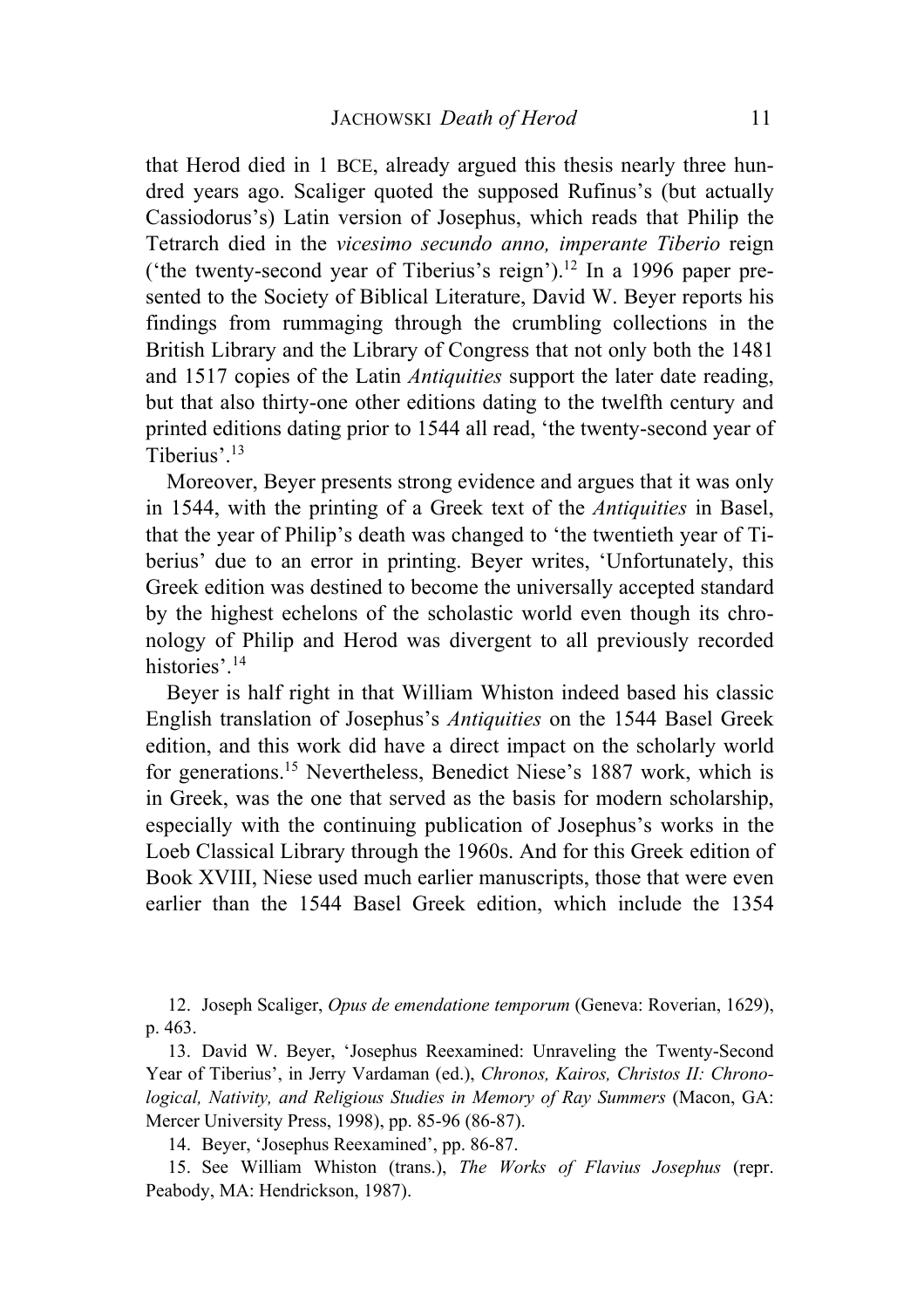Codex Vaticanus Graecus and the eleventh-century Codex Bibliothecae Ambrosianae.16

And while Filmer, and later, Beyer, is able to point to the ancient Latin translation—'the twenty-second year of Tiberius' for Philip the Tetrarch's death, which would have been 36 CE—Filmer does *not* report what the majority of the Latin translations said. For instance, some Latin translations indicate that Philip reigned for 'thirty-two years', while others indicate a reign of 'thirty-five years'. But the preferred Greek text shows 'thirty-seven years'—a perplexing problem that Beyer was later forced to 'reveal'. And yet Beyer attempted to explain away 'thirty-two years' as Philip's 'de facto' (by fact) inception of reign in 4 CE. He then reasoned that his 'de jure' (by law) reign of 'thirty-five years' began in 1 CE. Philip would thus have only a partial, and not a full, reign in 1 CE. Beyer does not explain how early Latin translators of Josephus could possibly have been aware of such minute nuances.<sup>17</sup> So how, then, are we to account for the early Latin manuscript translations of *vicesimo secundo* (twenty-second year) of Tiberius and Philip's reign of *triginta duos annos* (thirty-two years) or *XXXV annos* (thirty-five years)?

More recently, Andrew Steinmann follows Beyer's proposal. Steinmann argues for a very similar chronological range as Filmer, who states that the 'figure *twenty* could be a textual error among later printed editions of Josephus, since it is more likely that the number *two* would have dropped out during transmission than it having been added somewhere along the way'.<sup>18</sup> He adds, 'at the very least there is no sound reason for favoring the reading *twenty*, upon which the Schürer consensus is based, over the reading *twenty-two.* Moreover, given the more likely possibility that numbers can be omitted from the text during transmission rather than be added to the text, preference could well be given to the reading *twenty-two*.' 19

Although I have no direct manuscript evidence for this, I would suggest the following hypothesis, which is equally as reasonable as Beyer's

16. Heinz Schreckenberg, *Die Flavius Josephus—Tradition in Antike und Mittelalter* (Leiden: Brill, 1972). See also Benedikt Niese, *Flavius Josephus*. VII. *Flavii Iosephi Opera* (Berlin: Weidmann, 1885–1895).

17. See Beyer, 'Josephus Reexamined', pp. 87-88.

18. Andrew E. Steinmann, 'When Did Herod the Great Reign?', *NovT* 51 (2009), pp. 1-29 (24).

19. Steinmann, 'Herod the Great', p. 24.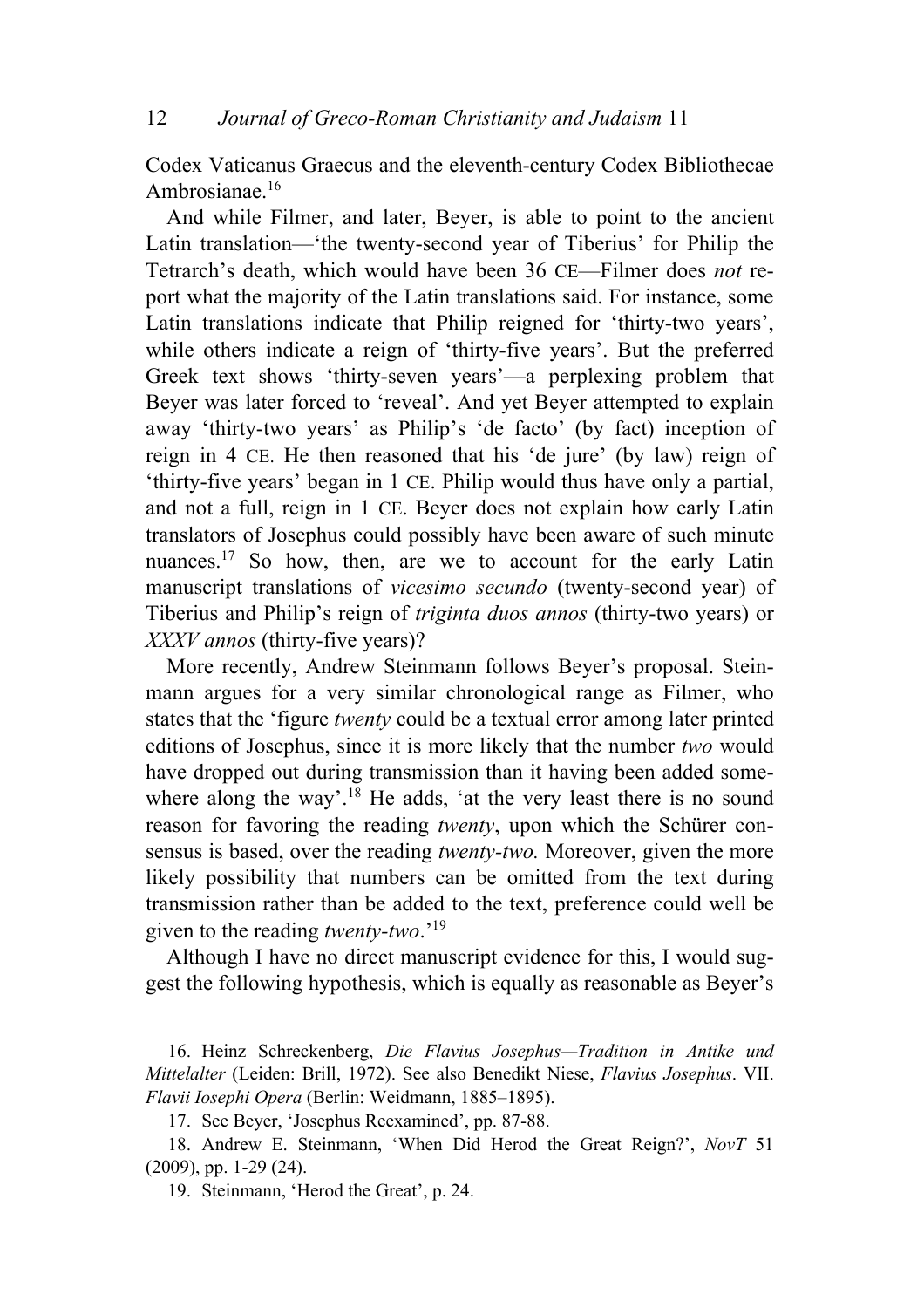(who is followed by Steinmann) position. In the original Greek of Josephus's *Antiquities*, it reads that Philip's death occurred in the 'twentieth year of Tiberius's reign': εἰκοστῷ µὲν ἐνιαντῷ τῆς Τιβερίου ἀρχῆς. This Greek was then translated into Latin as *vicesimo anno imperante Tyberio*. At the same time, however, the scribe mistakenly wrote that Philip reigned for *XXXV annos* (thirty-five years) instead of the correct *XXXVII* years. The mistake was later found and corrected when the scribe was instructed to add two years to Philip's reign. Accordingly, but mistakenly, the scribe added two years to the twentieth year of Tiberius, instead of the 'XXXV years' of Philip's reign. One would expect this to have been written as *vicesimo secundo* (twenty-second). But instead, this was written in some of the earliest manuscripts as *vicesimo quidem secundo ano imperate tyberio*. 20 *Quidem* in Latin is translated as 'indeed' or 'certainly', which would mean something like 'the twentieth, indeed (or certainly) the second year of Tiberius's reign', which strongly indicates that *secundo* or *quidem secundo* was likely an addition to the original *vicesimo ano*. As Joseph Solodow writes, '*quidem* essentially emphasizes…but it does so in a special way, always with reference to something else. *Quidem* emphasizes one statement (or phrase or word) while directing our attention to another that contrasts with the first, supplementing or modifying.' <sup>21</sup> Thus, the Latin translation reads that Philip died in the twenty-second year of Tiberius's reign after reigning for thirty-five years, in contrast to the Greek, which states that he died in the twentieth year of Tiberius's reign after reigning for thirty-seven years. However, as was previously indicated, some manuscripts report that Philip reigned for *triginta duos annos* (thirty-two years). How is one to interpret this? I suggest that 'thirty-two' might have in fact replaced *XXXV annos* (thirty-five years) when a copyist was further instructed to add two years to *XXXV annos*. But he instead made a further error by mistakenly replacing it with *triginta duos annos* (thirty-two years). The only hesitation I have with all these suggestions is that the earliest Latin manuscripts (twelfth to fifteenth century) state that Philip reigned for

20. Ludovico Cendrata (ed.), *De antiquitate Judaica*. *De bello Judaico* (trans. Rufinus Aquileiensis; Venice: Vercellensis, 1486). Codex Gigas, also known as the 'Devil's Bible', which dates to the thirteenth century, interestingly has *xxxii anno*. This codex is now housed in the National Library of Sweden in Stockholm.

21. Joseph B. Solodow, *The Latin Particle 'Quidem'* (American Classical Studies, 4; Missoula, MT: Scholars Press, 1978), p. 13.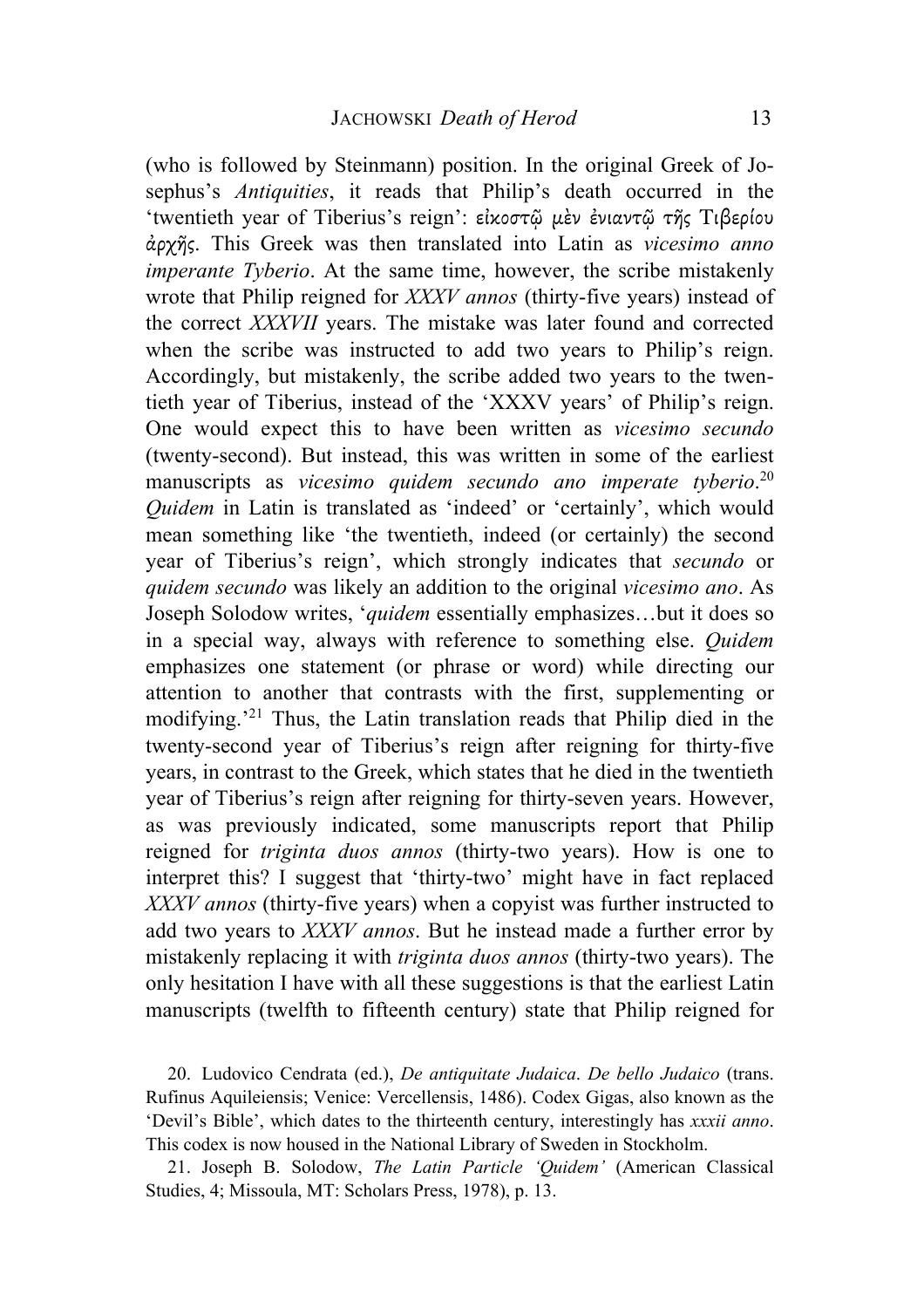'thirty-two years', and the later printed manuscripts (1470–1514) state that he reigned for *XXXV* years, which can render the above hypothesis a bit doubtful.<sup>22</sup> But might the printed versions beginning in  $1470$  be based on an earlier and more accurate Latin translation? If this were the case, this would support the conclusion that the original Latin translation read that Philip reigned *XXXV annos* (a copyist's mistake from the 'thirty-seven years' in the Greek), but a later copyist mistakenly altered this to *triginta duos* (thirty-two years), which was then reflected in later Latin manuscripts that followed, until it was corrected in 1470 by Johann Schlusser.

In other words, I realize that this is a complex solution to a seemingly complex problem, but it is a solution that has much validity and which serves as a reasonable explanation for Filmer's and then Beyer's reading of the ill-attested Latin manuscripts. However, all the complexities involved in the discussion of the year of Herod the Great's death are, in fact, perpetuated by a simple mistake made by Flavius Josephus himself, which, if properly explained, might clarify this problem scholars have long sought to solve. In his earlier *The Jewish War*, Josephus dates Herod's death to the Passover occasion in 3 BCE by counting the years of Herod's reign 'non-inclusively' or by an accession system as we do with the term of office of elected officials in our modern day governments. Thus, when we look at the periods of the reign of Herod's successors, Archelaus would have reigned for nine years from 3 BCE, Herod Antipas would likely have been deposed in 40 CE, and Herod Agrippa would have reigned for six years.23 When Josephus wrote his later *Antiquities of the Jews*, he mentions that Herod died shortly after a lunar eclipse. However, he corrects this error and dates Herod's and his successors' reigns inclusively (i.e. to include the first year the reign began as year one and counting successively from there) by putting Herod's death in 4 BCE. Thus, in the *Antiquities*, Archelaus reigns for ten years, Antipas is deposed in 39 CE, and Agrippa reigns for seven years.24 Some of the chief evidence for this can be seen in how scholars have debated back and forth over the years as to whether Josephus dates Herod's reign 'accessively' or 'inclusively'.<sup>25</sup> The truth is that he uses

22. Beyer, 'Josephus Reexamined', p. 87.

23. Josephus, *War* 2.111, 181-187; 2.219-220.

24. Josephus, *Ant*. 17.342; 18.252; 19.351.

25. See Schürer, *History*; Filmer, 'Chronology'; and Ormond Edwards, 'Herodian Chronology', *PEQ* 114 (1982), pp. 29-42.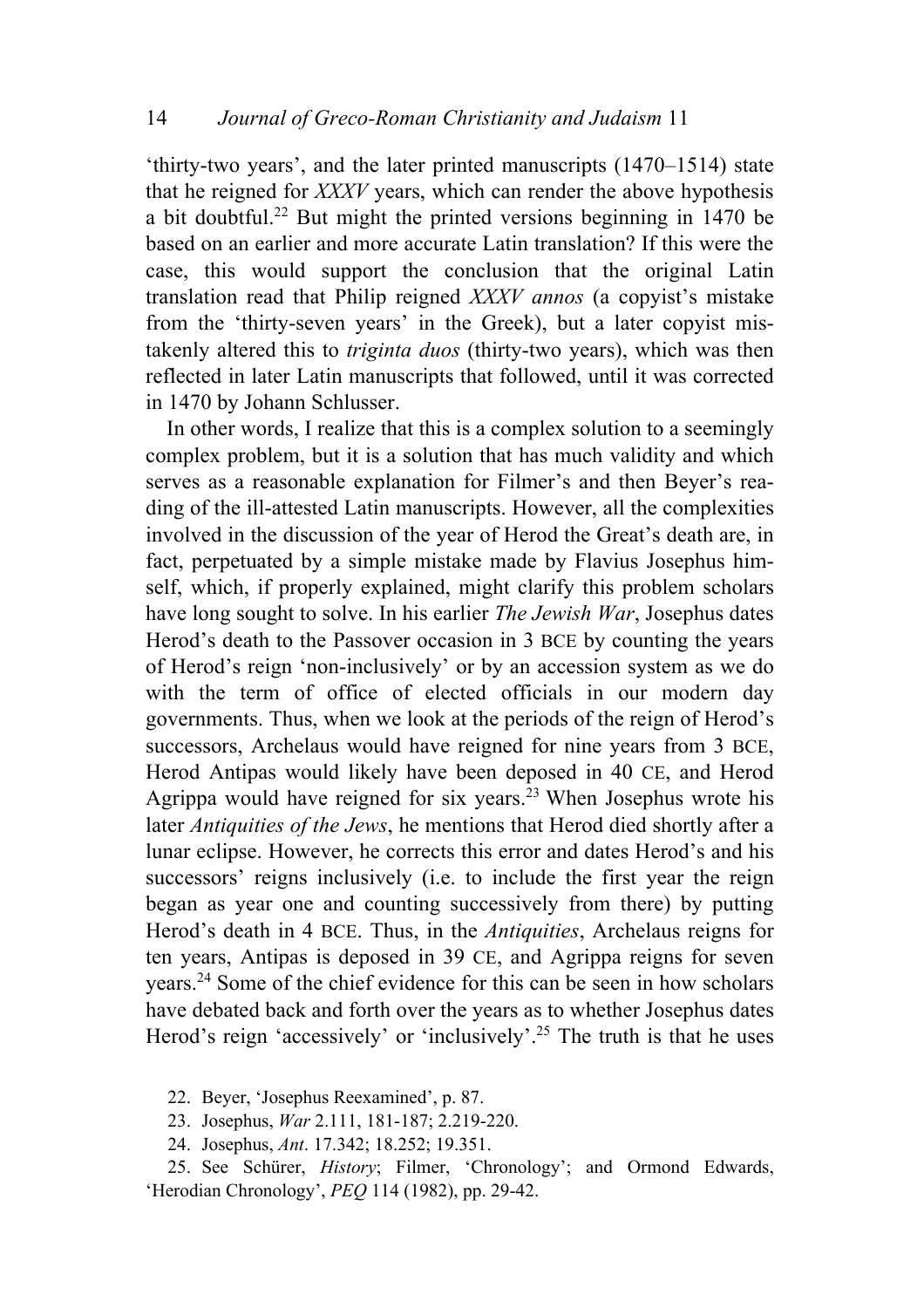both systems, first dating Herod's reign in *The Jewish War* by the supposed accession system, and then correcting this in the *Antiquities of the Jews* by dating the reign inclusively.

There have been scholars, E.L. Martin, and more recently, Steinmann, who doggedly maintain the idea of co-regencies for Herod's sons, pushing forward the king's death to 1 BCE. <sup>26</sup> Bieke Mahieu, in her comprehensive work on the reign of Herod and his sons, *Between Rome and Jerusalem,* states, 'there is, however, no suitable year starting from which such a co-regency could have been reckoned… Further, there is no evidence for such a co-regency.' <sup>27</sup> Josephus (at least in *Antiquities)*  and numismatic evidence all put Herod's sons' reigns as beginning in 4 BCE.<sup>28</sup> Mahieu, however, suggests that 'the years of Herod's sons were reckoned neither from their accessions following Herod's death, nor from co-regencies predating Herod's death, but according to an era introduced by Herod (as a tribute to Caesar) in the latter part of his reign'. She calls this new Herodian era *pater patriae*, 'Father of the Country', in honor of Augustus's title in 2 BCE. <sup>29</sup> It is clearly beyond the scope of this article to re-examine the intriguing numismatic evidence put forth by Mahieu in support of this proposed new era of reckoning. My study rather attempts to re-examine the twenty-second year of Tiberius in the Latin Josephus as evidence for Herod the Great's death in 1 BCE, which I believe I have shown to be untenable, despite Mahieu's renewed support of the reading.<sup>30</sup>

26. Ernest L. Martin, *The Birth of Christ Recalculated* (Pasadena, CA: Foundation for Biblical Research, 2nd edn, 1980).

27. Bieke Mahieu, *Between Rome and Jerusalem: Herod the Great and his Sons in their Struggle for Recognition: A Chronological Investigation of the Period 40 BC–39 AD with a Time Setting for the NT Events* (Leuven: Peeters & Dept. of Oriental Studies, 2012), pp. 254.

28. For instance, as Hoehner has shown in regards to Philip: 'Since Philip reigned thirty-seven years, that is, he was in his thirty-eighth year (his last coin was minted in his thirty-seventh year, and reckoning backward from the Julian year that ended 31 December AD 34), Philip would have begun his reign in 4 BC' (Harold Hoehner, 'The Date of the Death of Herod the Great', in Jerry Vardaman and Edwin M. Yamauchi [eds.], *Chronos, Kairos, Christos: Nativity and Chronological Studies Presented to Jack Finegan* [Winona Lake, IN: Eisenbrauns, 1989], pp. 101- 111 [107]).

29. Mahieu, *Between Rome and Jerusalem*, p. 255.

30. Mahieu, *Between Rome and Jerusalem*, pp. 402-403. Mahieu in fact proposes that Vitellius visited Jerusalem when he was governor of Syria in 36 CE,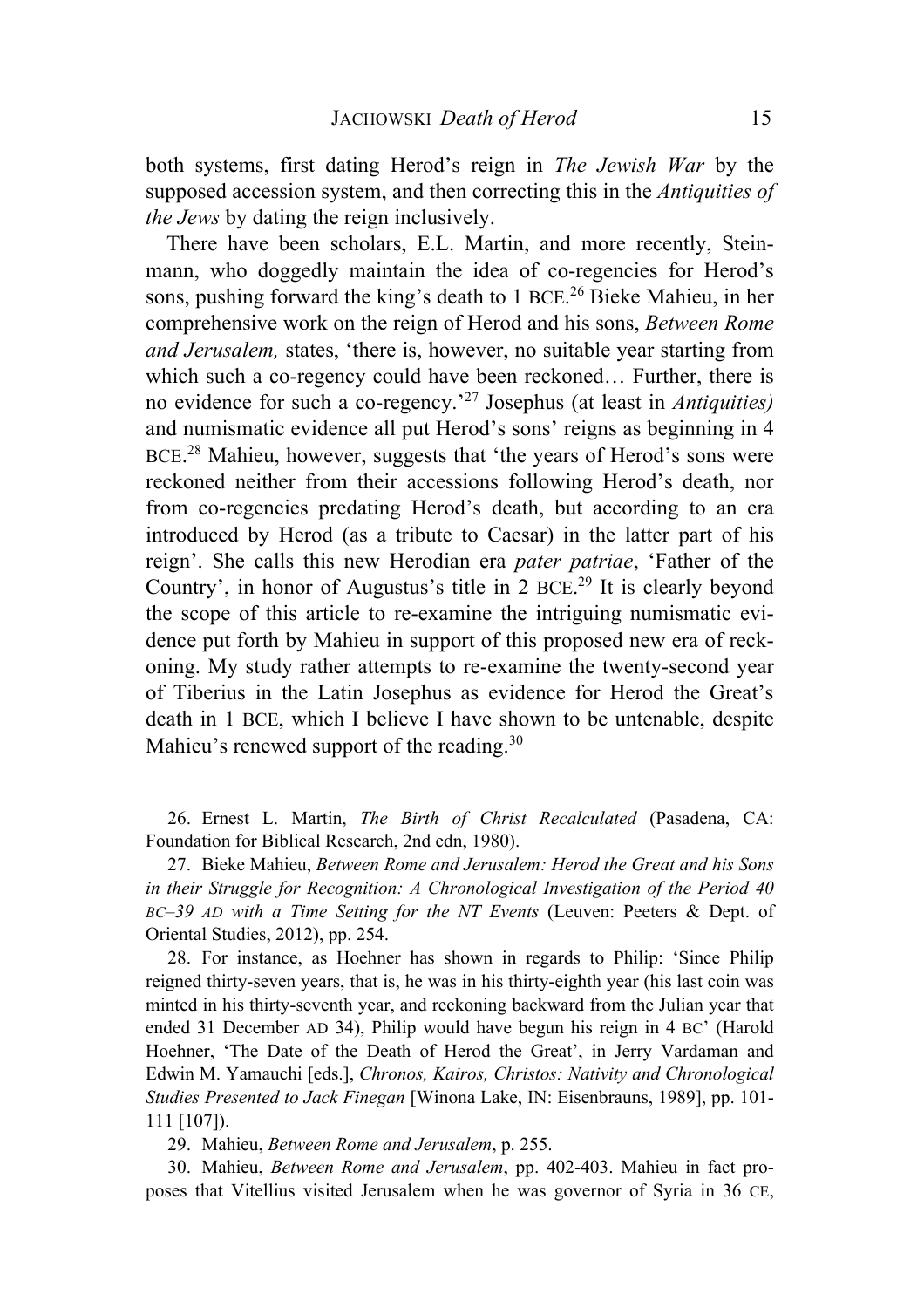Josephus's dating of Herod's death in 3 BCE in *The Jewish War* and his successors' reigning periods from the beginning of this date, and the seemingly contradictory date of 4 BCE and his successors' reigning periods from this date in the *Antiquities of the Jews* really serve to remind us that historians, in their writing of ancient manuscripts, did make errors. The contradictory information contained in the Greek and Latin manuscripts of Josephus's *Antiquities* regarding the end of Philip the Tetrarch's reign and the different information contained within the versions of the Latin manuscripts themselves also exemplify this point with reference to the mistakes committed by the copyists. And thus, we come to the heart of the issue as to why the date of Herod the Great's death even matters in the grand scheme of things.

Like Josephus in his composition of *The Jewish War* and the *Antiquities of the Jews*, the four evangelists also provide contradictory information regarding the year of the birth of Jesus of Nazareth in the composition of their Gospels. Matthew tells us that 'in the time of King Herod…Jesus was born in Bethlehem of Judea' (2.1). He goes on to tell us that, after the visit of the wise men, Herod 'killed all the children in and around Bethlehem who were two years old and under' (2.16). Shortly after this, we are told that Herod died (2.20). This means that, according to Matthew, Jesus was born at least two years before the death of Herod the Great. Now we know from the *Antiquities of the Jews* that this was around 4 BCE, which means that Jesus was born as early as 6 BCE or earlier. However, Luke puts Jesus' birth during the imperial census of Quirinius, which we know was most likely in 6 CE. We also know that John the Baptist began his ministry during the fifteenth year of Emperor Tiberius or in 29 CE, and Lk. 3.23 tells us that, following Jesus' baptism by John, Jesus 'was about thirty years old when he began his work'. This would place Jesus' birth at the earliest in 3 or 2 BCE or as late as in 6 CE  $(2.1-2; 3.1-2, 21-23)$ .<sup>31</sup> This means that Luke, as a historian, presented information, perhaps

following Philip's death during the reign of Tiberius's twenty-second year (Tishri 35/36 CE), and that Agrippa I left Palestine for Italy in the spring of that year for the same reason (pp. 407-409).

<sup>31.</sup> But John Rist suggests that in Lk. 2.2, we should read 'Quintilius' instead of 'Quirinius' after Tertullian, who places Jesus' birth at the time when Sentius Saturninus was governor of Syria. Sentius apparently was the one responsible for initiating the census referred to by Luke (see John Rist, 'Luke 2.2: Making Sense of the Date of Jesus' Birth', *JTS* 56 [2005], pp. 489-91).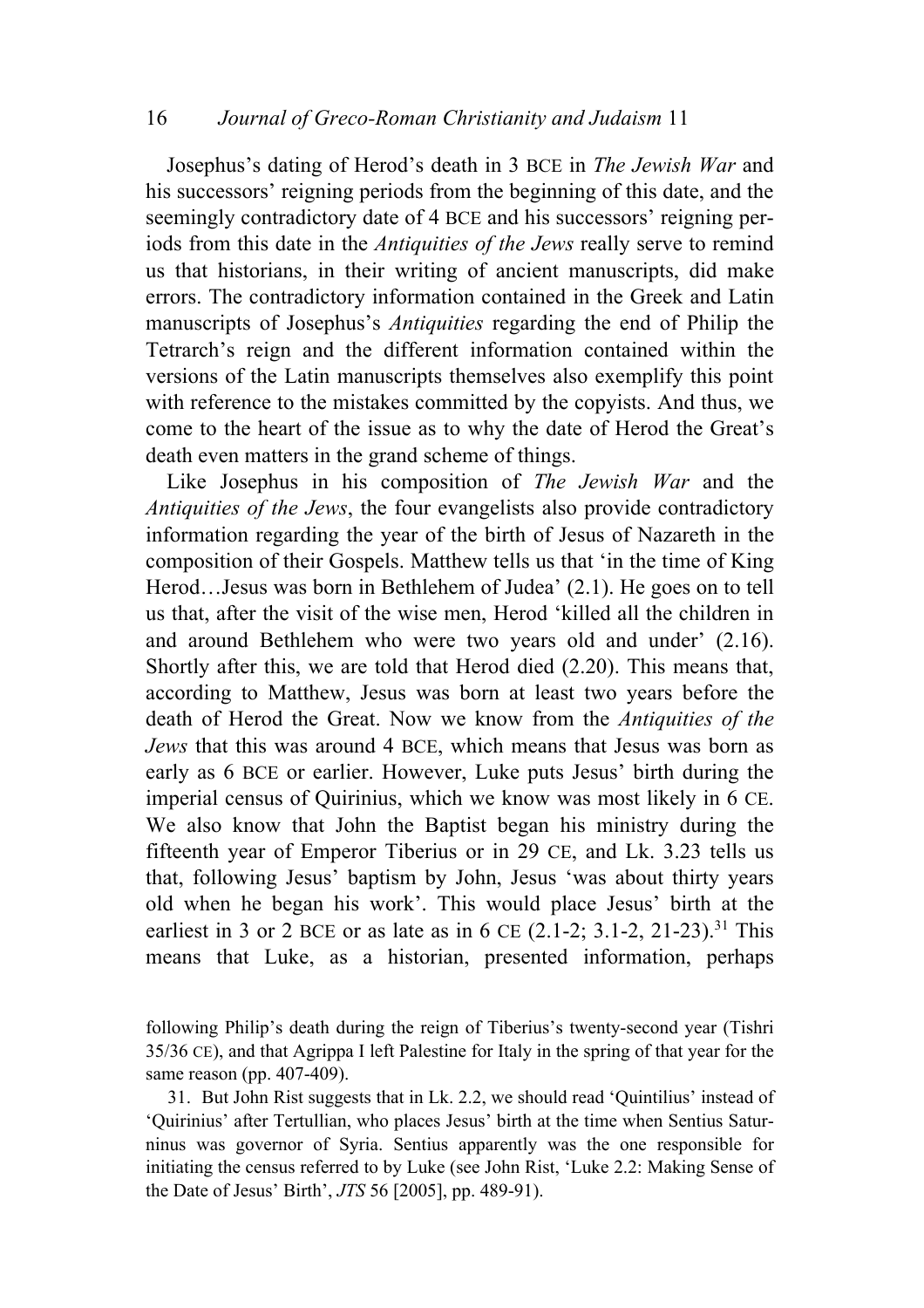unknowingly, that Jesus was born some time *after* the death of Herod the Great in 4 BCE, and Matthew presented information that Jesus was born *before* the death of Herod the Great in 4 BCE. <sup>32</sup> Alternatively, accepting Luke's historicity in the infancy narrative, both Stanley Porter and Armand Puig i Tàrrech argue that Lk. 2.2 should be translated as 'this census (was) before (another census done) while Quirinius was governor of Syria' and not as 'this was the first census and was done while Quirinius was governor of Syria'.33 It is not impossible from the sense of the Greek that Luke's source intended this to corroborate Matthew's history of the birth events.<sup>34</sup>

Accepting Matthew's dating, Joseph Ratzinger (Pope Benedict XVI) said it best regarding Herod's death and Jesus' birth: 'One initial problem (the date) can be solved quite easily: the census took place at the time of King Herod the Great, who actually died in the year 4 BC. The starting point for our reckoning of time—the calculation of Jesus' date of birth—goes back to the monk Dionysius (c. 550 CE), who evidently miscalculated it by a few years. The historical date of the birth of Jesus is therefore to be placed a few years earlier.<sup>35</sup>

32. Interestingly, Gerard Mussies makes a strong case that Luke's intention was to date Jesus' birth after the reign of Herod the Great. Several early Jewish and Samaritan sources like *Contra Celsus*, *Toledoth Yeshu*, and *The Samaritan Chronicle* place the birth of Jesus in the first year of Herod the Tetrarch's reign (6/7 CE) after he assumed governmental control of Judaea from Archelaus (Gerard Mussies, 'The Date of Jesus' Birth in Jewish and Samaritan Sources', *JSJ* 19 [1998], pp. 416-37).

33. Armand Puig i Tàrrech, 'The Birth of Jesus and History: The Interweaving of the Infancy Narratives in Matthew and Luke', in B. Estrada et al. (eds.), *The Gospels: History and Christology: The Search of Joseph Ratzinger Benedict XVI* (2 vols.; Vatican: Libreria Editrice, 2013), I, pp. 353-97 (368-69); Stanley E. Porter, 'The Witness of Extra-Canonical Literary Sources to the Infancy Narratives of the Synoptic Gospels', in Estrada et al. (eds.), *The Gospels*, I, pp. 419-65 (452-60).

34. But Mussies delivers the *coup de grâce* for the possibility of an earlier census than 6 CE: 'According to Josephus (*Ant*. 18.26), however, the first census in Judaea was carried out by Quirinius and concluded "in the thirty-seventh year after the Battle of Actium" (2 Sep. 31 BCE), that is 6–7 CE. There can be little doubt that Josephus and Lk speak about the same event, for in Acts 5.37 there is a second reference to it, when Gamaliel I briefly refers to "(the days of) the registration", a well-known event by which he dates the rebellion of Judas the Galilaean' (Mussies, 'Date of Jesus' Birth', p. 418).

35. Except for the possibility of an earlier census, I believe Luke intended it to be that of Quirinius's in 6 CE (see Joseph Ratzinger, *Jesus of Nazareth, Part Three: The Infancy Narratives* [New York: Image, 2012], pp. 61-62).